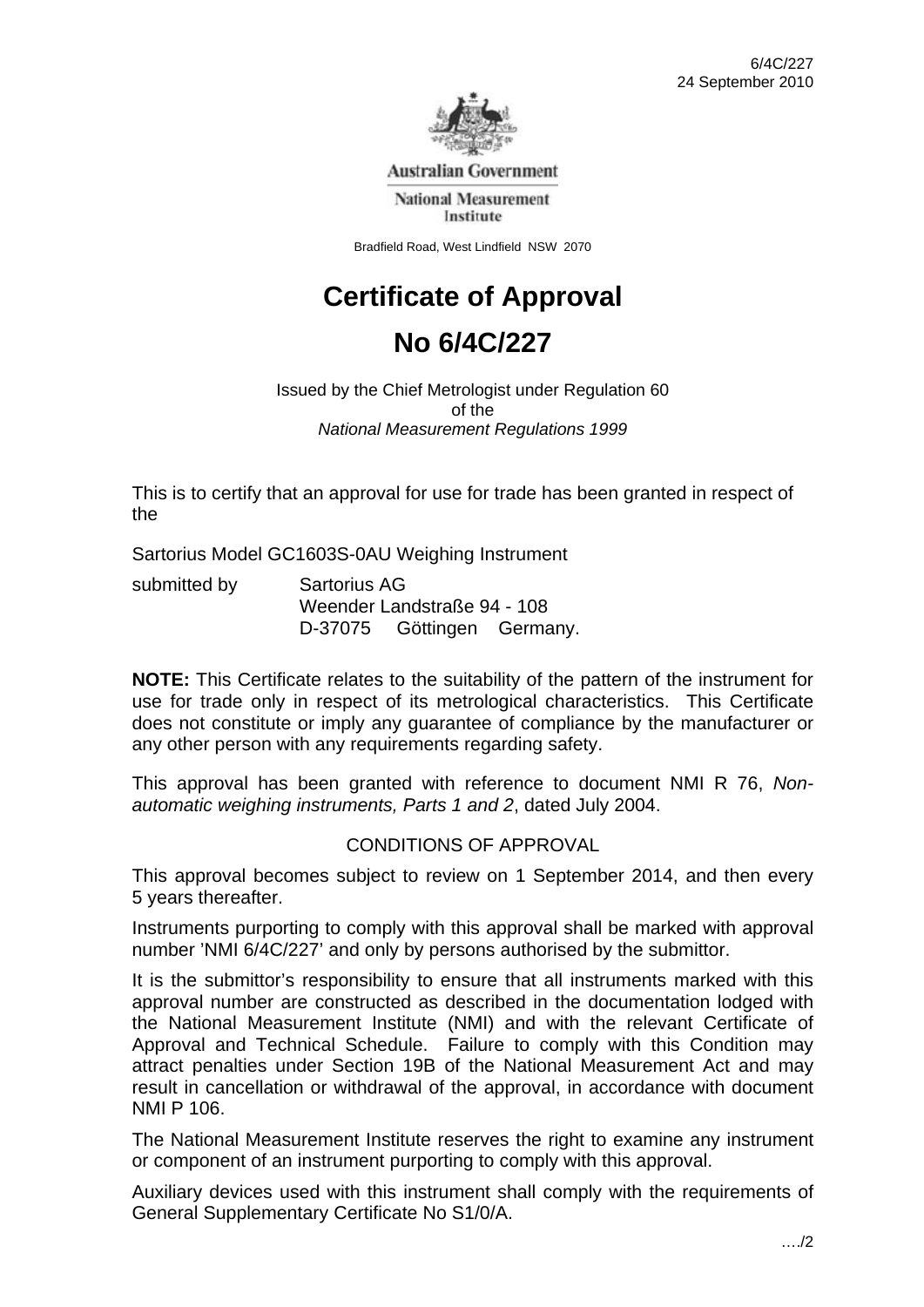Certificate of Approval No 6/4C/227 Page 2

# DESCRIPTIVE ADVICE

**Pattern:** approved 20 August 2004

 The Sartorius type BD DL 100 model GC1603S-0AU self-indicating special accuracy class  $\mathbb O$  non-automatic weighing instrument of 320 g maximum capacity.

**Variants:** approved 20 August 2004

- 1. Certain GC…0AU and CP…0AU series models of type BD BL 100 special accuracy class  $\mathbb D$  weighing instruments as listed in Table 1.
- 2. Certain GP…0AU and CP…0AU series models of type BD BL 200 high accuracy class  $\times$  weighing instruments as listed in Table 2.

**Variant:** approved 16 December 2004

3. Certain LE…0AU series models of type BD BL 100 and of type BD BL 200 weighing instruments as listed in Tables 1 and 2. May now also be known as models of the CPA...0CE series.

Technical Schedule No 6/4C/227 describes the pattern and variants 1 to 3.

**Variant:** approved 23 September 2010

4. Approved models of type BD BL 100 and of type BD BL 200 weighing instruments as listed in Tables 1 and 2 now known by certain alternative model numbers.

Technical Schedule No 6/4C/227 Variation No 1 describes variant 4.

FILING ADVICE

Certificate of Approval No 6/4C/227 dated 21 December 2004 is superseded by this certificate, and may be destroyed. The documentation for this approval now comprises:

Certificate of Approval No 6/4C/227 dated 24 September 2010

 Technical Schedule No 6/4C/227 dated December 2004 (incl. Tables 1 and 2, and Test Procedure)

Technical Schedule No 6/4C/227 Variation No 1 dated 24 September 2010 (incl. Notification of Change)

Notification of Change No 1 dated 8 November 2005

Notification of Change No 2 dated 15 April 2010

Figures 1 to 4 dated December 2004

Signed by a person authorised by the Chief Metrologist to exercise his powers under Regulation 60 of the *National Measurement Regulations 1999*.

 $\frac{1}{\sqrt{2}}$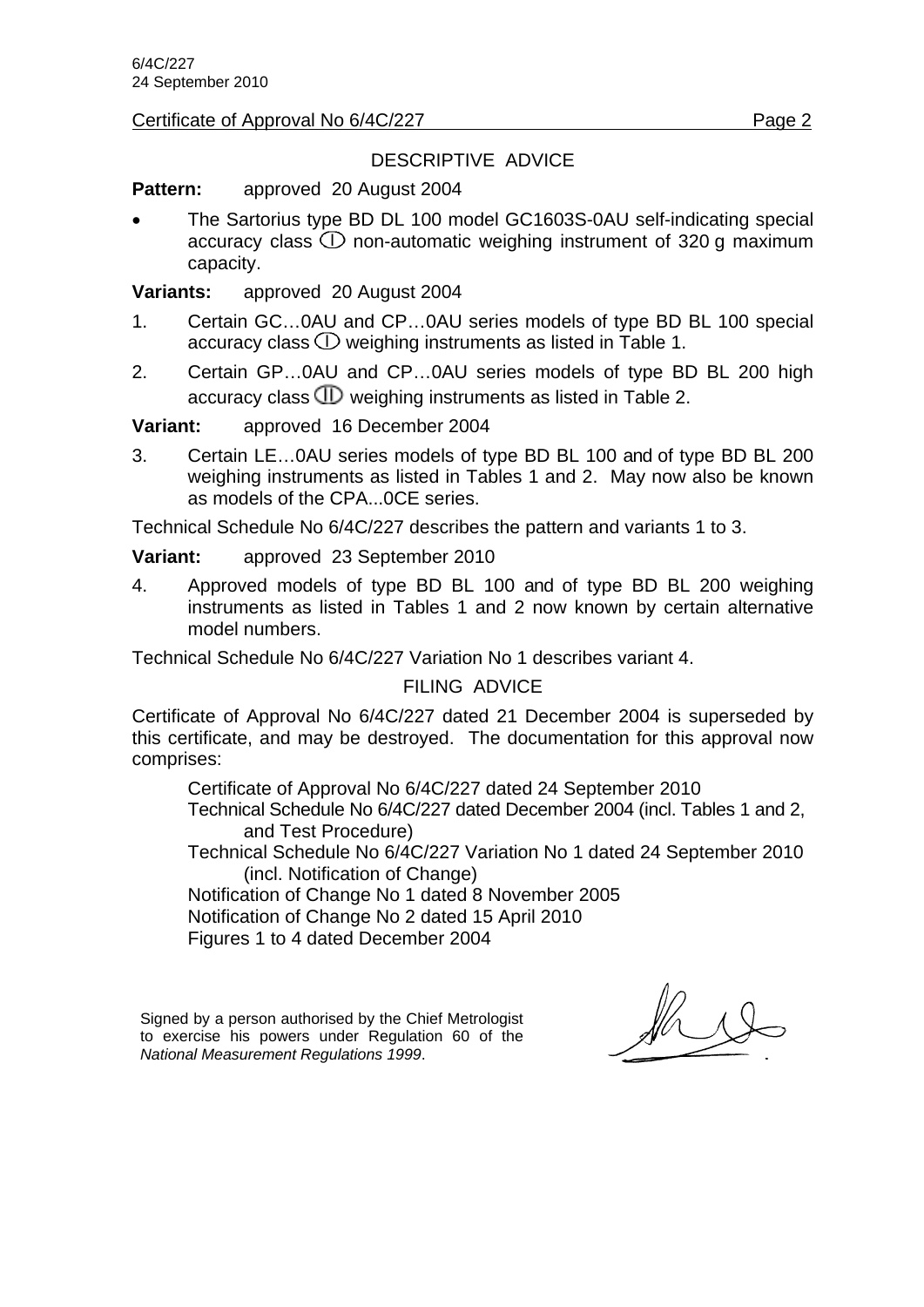# TECHNICAL SCHEDULE No 6/4C/227

**Pattern:** Sartorius Model GC1603S-0AU Weighing Instrument

**Submittor:** Sartorius AG Weender Landstraße 94 - 108 D-37075 Göttingen Germany

#### **1. Description of Pattern**

The Sartorius type BD BL 100 model GC1603S-0AU self-indicating non-automatic weighing instrument of special accuracy class  $\cap$  of 320 g maximum capacity (Figure 1 and Table 1).

Instruments use electromagnetic force compensation technology and have a liquid crystal display (LCD).

Instruments are approved for use over a temperature range of  $+15^{\circ}C$  to  $+25^{\circ}C$ , and are so marked. Instruments are not for trading direct with the public, and are so marked.

Some instruments may have a windshield provided over the load receptor.

The AC/DC mains adaptor supplied was a type FW47981A power supply (14.5 V DC, 530 mA); the submittor should be consulted regarding the acceptability of alternative power supply units.

Instruments may be fitted with output sockets (output interfacing capability) for the connection of auxiliary and/or peripheral devices.

#### **1.1 Zero and Tare**

Instruments have an initial zero-setting device with a nominal range of not more than 20% of the maximum capacity of the instrument.

Instruments have a combined semi-automatic zero-setting and subtractive tare balancing device (operated by the 'Tare' key). Operation of this device zeroes the instrument if the load is within the zero-setting range (up to 4% of the maximum capacity of the instrument), otherwise the instrument is tared. The subtractive taring device operates up to the maximum capacity of the instrument.

A zero-tracking device may also operate to automatically correct to within ±0.25e (or  $\pm 0.5d$  where d<e) whenever the instrument comes to rest with the display indicating zero (including net zero).

#### **1.2 Alternative Units**

#### **(i) Metric Carats**

Instruments may be operated in a mode using units of metric carats (1 metric carat = 0.2 g). This may either be instead of, or in addition to, operation with units of grams (g). The symbol 'ct' indicates when the units are metric carats.

An instrument that can be operated in the metric carat mode shall carry markings in metric carats (in addition to markings in grams if gram units are also available).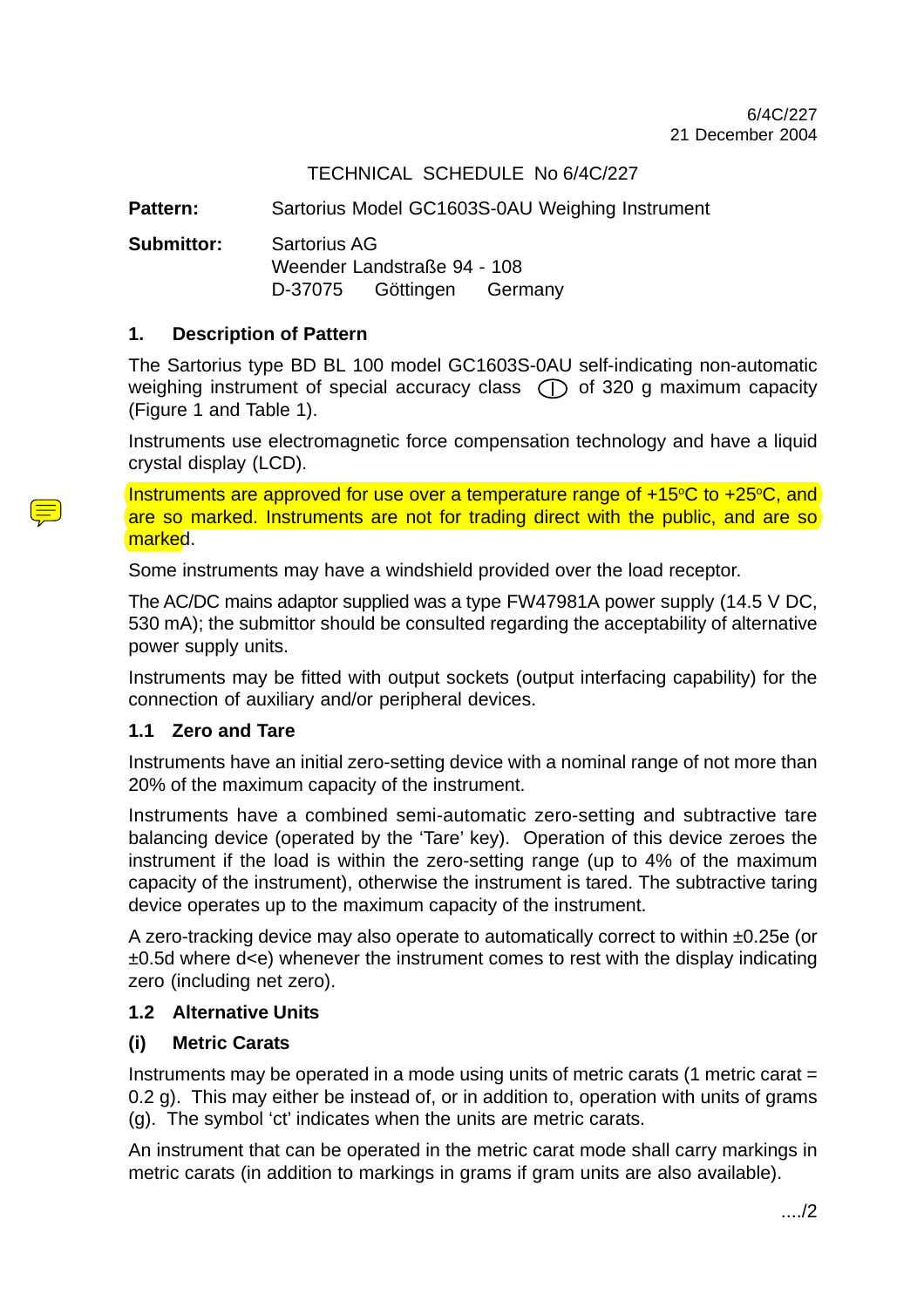# **(ii) Other Units**

Use of units other than kilograms (kg), grams (g), milligrams (mg) or carats (ct) are not approved for trade use.

# **1.3 Management Functions**

Instruments may be fitted with a number of additional functions which display values that are not weighing results, namely counting, percentage, 'Net-total formulation' and 'Animal weighing/averaging'. The displays of such values are identified by the symbols, e.g. percentage by '%'.

These functions and displays are not approved for trade use.

# **1.4 Display Check**

A display check is initiated when the instruments are switched on.

# **1.5 Levelling**

Instruments are provided with adjustable feet and a level indicator, adjacent to which is a level notice stating "Instrument must be level when in use", or similar wording.

# **1.6 Internal Calibration System**

Instruments are fitted with an internal 'calibration' system. This comprises an internal calibration mass that may be applied to the instrument in an automatic adjustment cycle that is initiated manually by pressing a key.

# **1.7 Descriptive Markings and Notices**

The instrument model number is shown on the instrument nameplate.

Instruments carry the following markings:

| Manufacturer's mark, or name written in full                  | <b>Sartorius AG</b>                                  |
|---------------------------------------------------------------|------------------------------------------------------|
| Name or mark of manufacturer's agent                          |                                                      |
| Indication of accuracy class                                  |                                                      |
| Pattern approval mark for the instrument                      | NMI 6/4C/227                                         |
| Maximum capacity                                              |                                                      |
| Minimum capacity                                              |                                                      |
| Verification scale interval                                   |                                                      |
| Actual scale interval                                         |                                                      |
| Serial number of the instrument<br>Special temperature limits | +15 $\mathrm{^{\circ}C}$ to +25 $\mathrm{^{\circ}C}$ |

These markings shall also be shown near the display of the result if they are not already located there.

Instruments are not for trading direct with the public, and are so marked.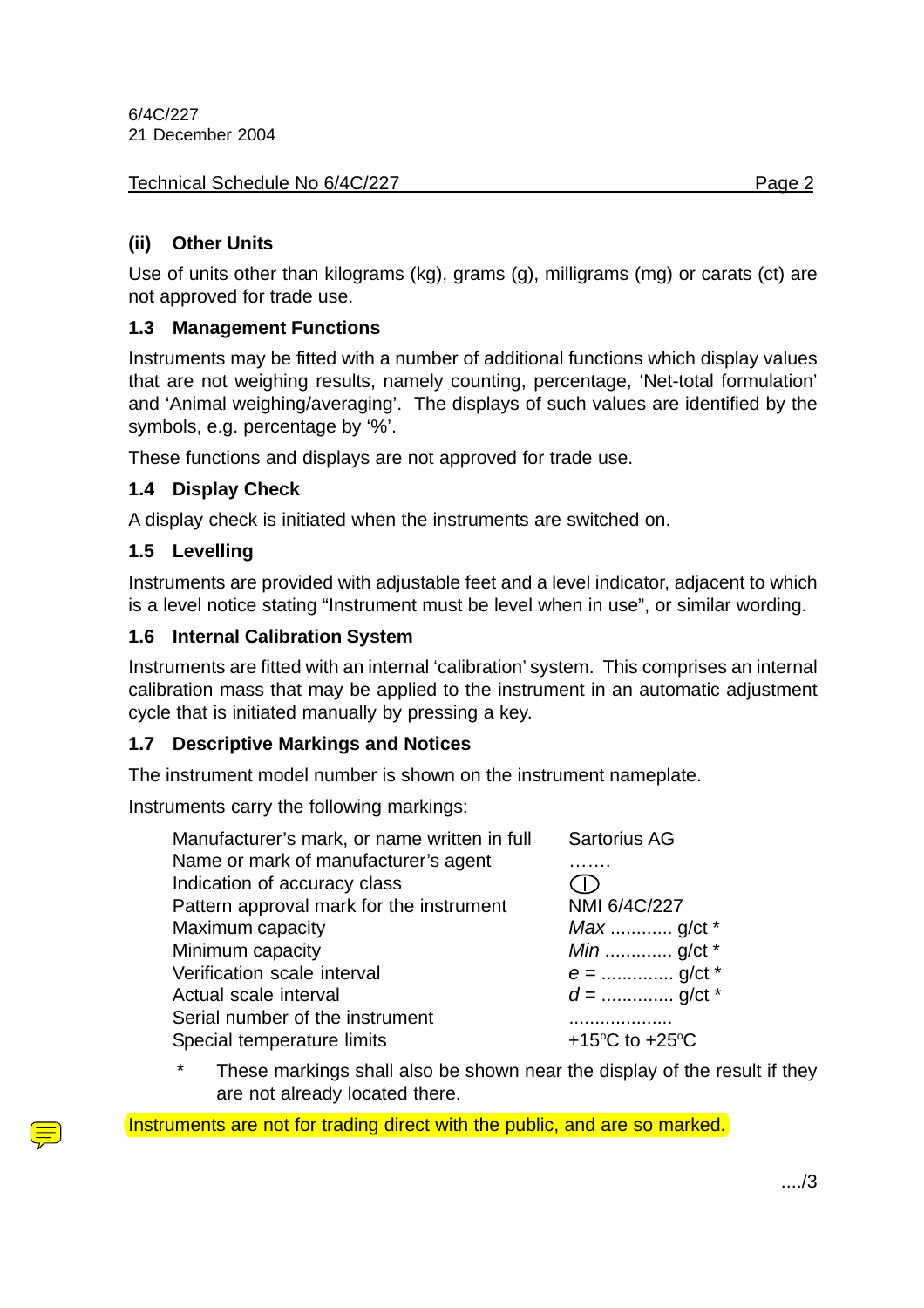### **1.8 Verification/Certification Provision**

Provision is made for the application of a verification/certification mark.

#### **1.9 Sealing Provision**

Sealing of the calibration adjustments of special accuracy class  $\bigcap$  instruments is not required.

#### **2. Description of Variants**

#### **2.1 Variant 1**

Certain GC and CP series models of the type BD BL 100 weighing instruments of special accuracy class  $\mathbb O$  as listed in Table 1. Figure 2 shows a typical CP<sup>\*\*</sup> instrument.

#### **2.2 Variant 2**

Certain GC and CP series models of the type BD BL 200 weighing instruments of high accuracy class  $(1)$  as listed in Table 2. Figure 3 shows a typical GP\*\* instrument.

Instruments are approved as high accuracy class  $\mathbb{\Phi}$ , and are so marked.

Instruments are approved for use over a temperature range of  $+10^{\circ}C$  to  $+30^{\circ}C$ , and are so marked.

Instruments are not approved to display in milligrams (mg).

#### **2.2.1 Sealing Provision**

For high accuracy class  $\mathbb D$  instruments, sealing of the calibration adjustment is provided by the use of destructible adhesive labels on the rear of the instrument to prevent access to the calibration switch, and to prevent separation of the casing of the instrument (Figure 4).

Sealing of the instrument does not prevent operation of the internal calibration system. However the instrument uses data regarding the value of the internal mass, and alteration of that data is prevented.

#### **2.3 Variant 3**

Certain LE series models of the type BD BL 100 and BD BL 200 weighing instruments as listed in Tables 1 and 2, respectively.

Instruments are fitted with an 'ISO CAL' feature which forces periodic recalibration (based on time and temperature) using the internal calibration mass.

LE series type BD BL 100 instruments are approved for use over a temperature range of  $+10^{\circ}$ C to  $+40^{\circ}$ C, while LE series type BD BL 200 instruments are approved for use over a temperature range of 0°C to +40°C; instruments are so marked.

NOTE: Sealing of high accuracy class  $\mathbb D$  instruments is required – refer to variant 2.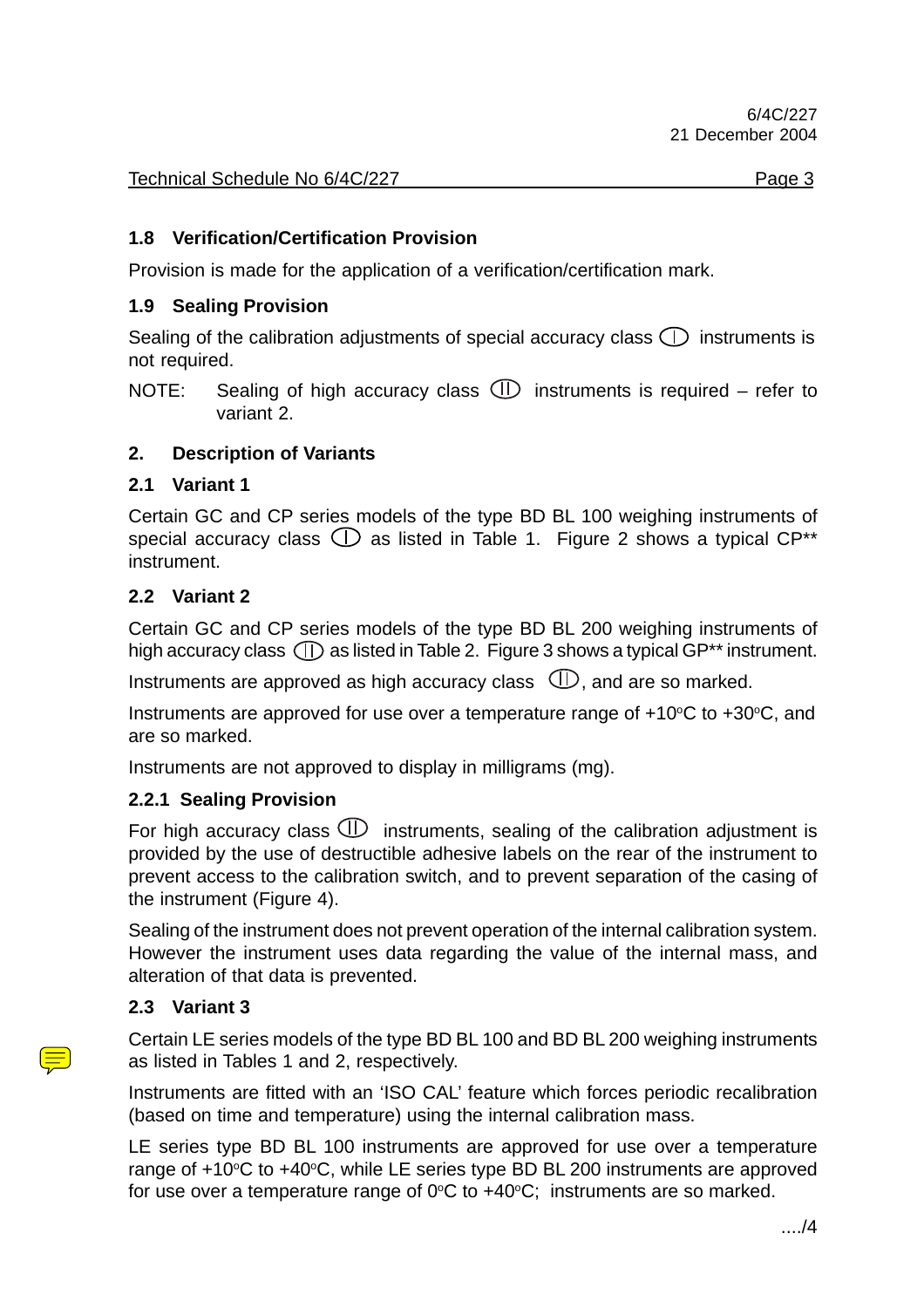#### Technical Schedule No 6/4C/227 Page 4

|                        | TABLE 1                      |                               |                                       |                          |
|------------------------|------------------------------|-------------------------------|---------------------------------------|--------------------------|
| Model<br><b>Number</b> | Maximum<br>Capacity<br>(Max) | Minimum<br>Capacity<br>(Min)  | Verification<br>Scale Interval<br>(e) | Scale<br>Interval<br>(d) |
| CP64-0AU<br>CP124S-0AU | 64 g<br>120 <sub>g</sub>     | $0.01$ g<br>$0.01$ g          | $0.001$ g<br>$0.001$ g                | $0.0001$ g<br>$0.0001$ g |
| <b>CP224S-0AU</b>      | 220 <sub>g</sub>             | $0.01$ g                      | $0.001$ g                             | $0.0001$ g               |
| CP324-0AU              | 320 <sub>g</sub>             | $0.01$ g                      | $0.001$ g                             | $0.0001$ g               |
| GC803S-0AU             | 160 <sub>g</sub><br>800 ct   | $0.01$ g<br>0.1 <sub>ct</sub> | $0.001$ g<br>$0.01$ ct                | $0.0001$ g<br>$0.001$ ct |
| GC1603S-0AU            | 320 <sub>g</sub><br>1600 ct  | $0.01$ g<br>0.1 <sub>ct</sub> | $0.001$ g<br>$0.01$ ct                | $0.0001$ g<br>$0.001$ ct |
| LE244S-0AU             | 240 <sub>g</sub>             | $0.01$ g                      | $0.001$ g                             | $0.0001$ g               |
| <b>LE324S-0AU</b>      | 320 <sub>g</sub>             | $0.01$ g                      | $0.001$ g                             | $0.0001$ g               |

Approved models of the BD BL 100 type special accuracy class  $\bigcirc$ 

### TABLE 2

| Model<br>Number         | Maximum<br>Capacity<br>(Max) | Minimum<br>Capacity<br>(Min)       | Verification<br>Scale Interval<br>(e) | Scale<br>Interval<br>(d)     |
|-------------------------|------------------------------|------------------------------------|---------------------------------------|------------------------------|
| CP622-0AU<br>CP2201-0AU | 620 <sub>g</sub><br>2200 g   | 0.5 <sub>g</sub><br>5 <sub>g</sub> | 0.1 g<br>0.1 g                        | $0.01$ g<br>0.1 <sub>g</sub> |
| CP2202S-0AU             | 2200 g                       | 0.5 <sub>g</sub>                   | 0.1 g                                 | $0.01$ g                     |
| CP3202S-0AU             | $3200$ g                     | 0.5 <sub>g</sub>                   | 0.1 g                                 | $0.01$ g                     |
| CP4202S-0AU             | 4200 g                       | 0.5 <sub>g</sub>                   | 0.1 g                                 | $0.01$ g                     |
| CP5202S-0AU             | 5200 g                       | 0.5 <sub>g</sub>                   | 0.1 g                                 | $0.01$ g                     |
| GP3202-0AU              | $3200$ g                     | 0.5 <sub>g</sub>                   | 0.1 g                                 | $0.01$ g                     |
| GP5202-0AU              | 5200 g                       | 0.5 <sub>g</sub>                   | 0.1 g                                 | $0.01$ g                     |
| LE2202S-0AU             | $2200$ g                     | 0.5 <sub>g</sub>                   | 0.1 g                                 | $0.01$ g                     |
| LE4202S-0AU             | 4200 g                       | 0.5 <sub>g</sub>                   | 0.1 g                                 | $0.01$ g                     |
| LE6202S-0AU             | 6200 g                       | 0.5 <sub>g</sub>                   | 0.1 g                                 | $0.01$ g                     |

Approved models of the BD BL 200 type high accuracy class  $\mathbb{D}$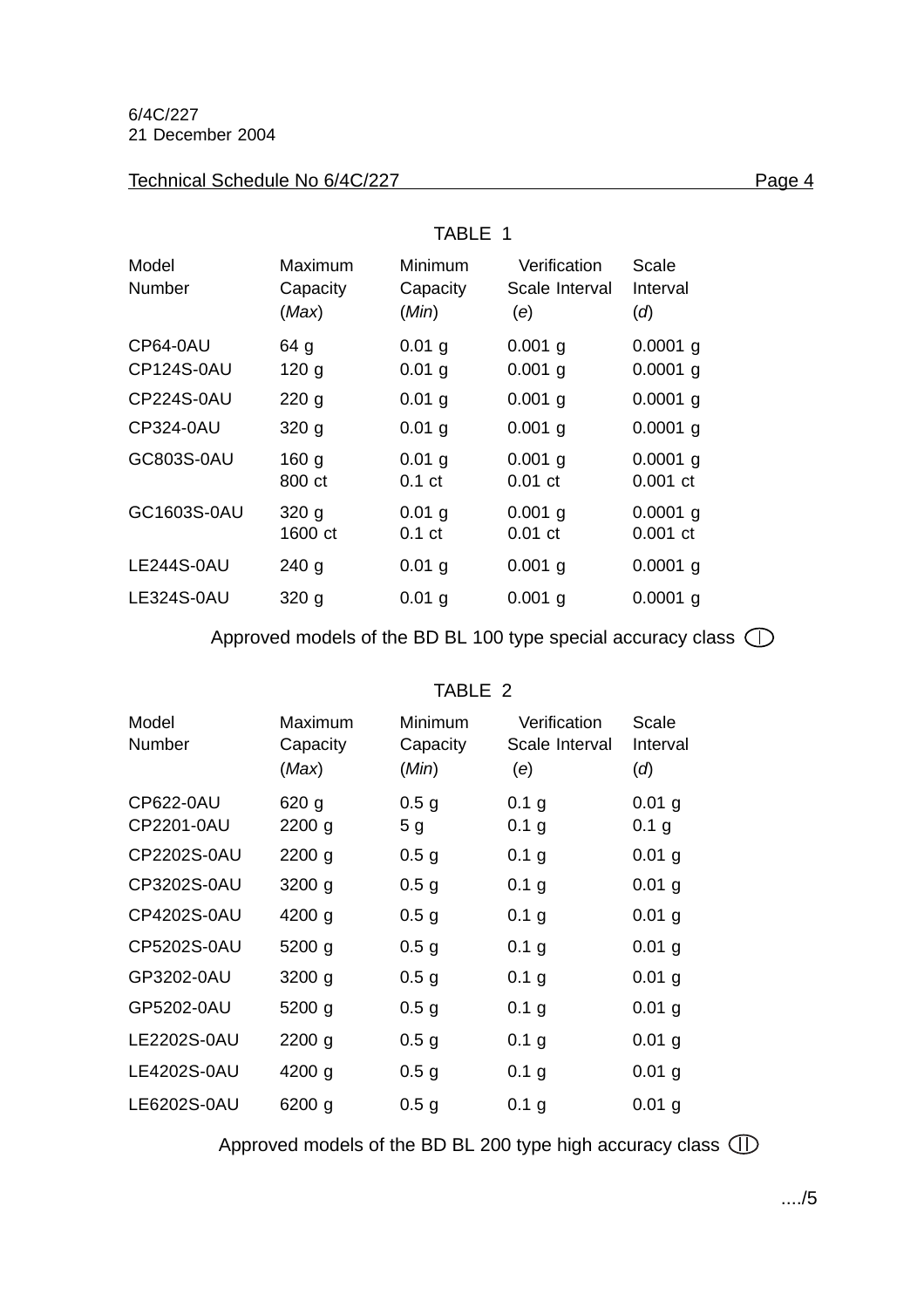# TEST PROCEDURE

Instruments should be tested in accordance with any relevant tests specified in the Uniform Test Procedures.

# **Maximum Permissible Errors at Verification/Certification**

For special accuracy class  $\bigcirc$  instruments, the maximum permissible errors for increasing and decreasing loads on initial verification/certification for loads, m, expressed in verification scale intervals, *e*, are:

±0.5 *e* for loads 0 ≤ m ≤ 50 000; ±1.0 *e* for loads 50 000 < m ≤ 200 000; and ±1.5 *e* for loads 200 000 < m.

For high accuracy class  $\mathbb D$  instruments, the maximum permissible errors for increasing and decreasing loads on initial verification/certification for loads, m, expressed in verification scale intervals, *e*, are:

±0.5 *e* for loads 0 ≤ m ≤ 5 000; ±1.0 *e* for loads 5 000 < m ≤ 20 000; and ±1.5 *e* for loads 20 000 < m ≤ 100 000.

#### **For instruments with an internal self-calibration facility**

Prior to verification/certification ensure that the instrument has been adjusted by the internal self-calibration system by pressing the 'CAL' key until 'Auto Cal' appears, and then allow the calibration procedure to proceed to completion (with no load on the platter).

Ensure that instruments are only being used within the special temperature limits stated elsewhere in this Technical Schedule.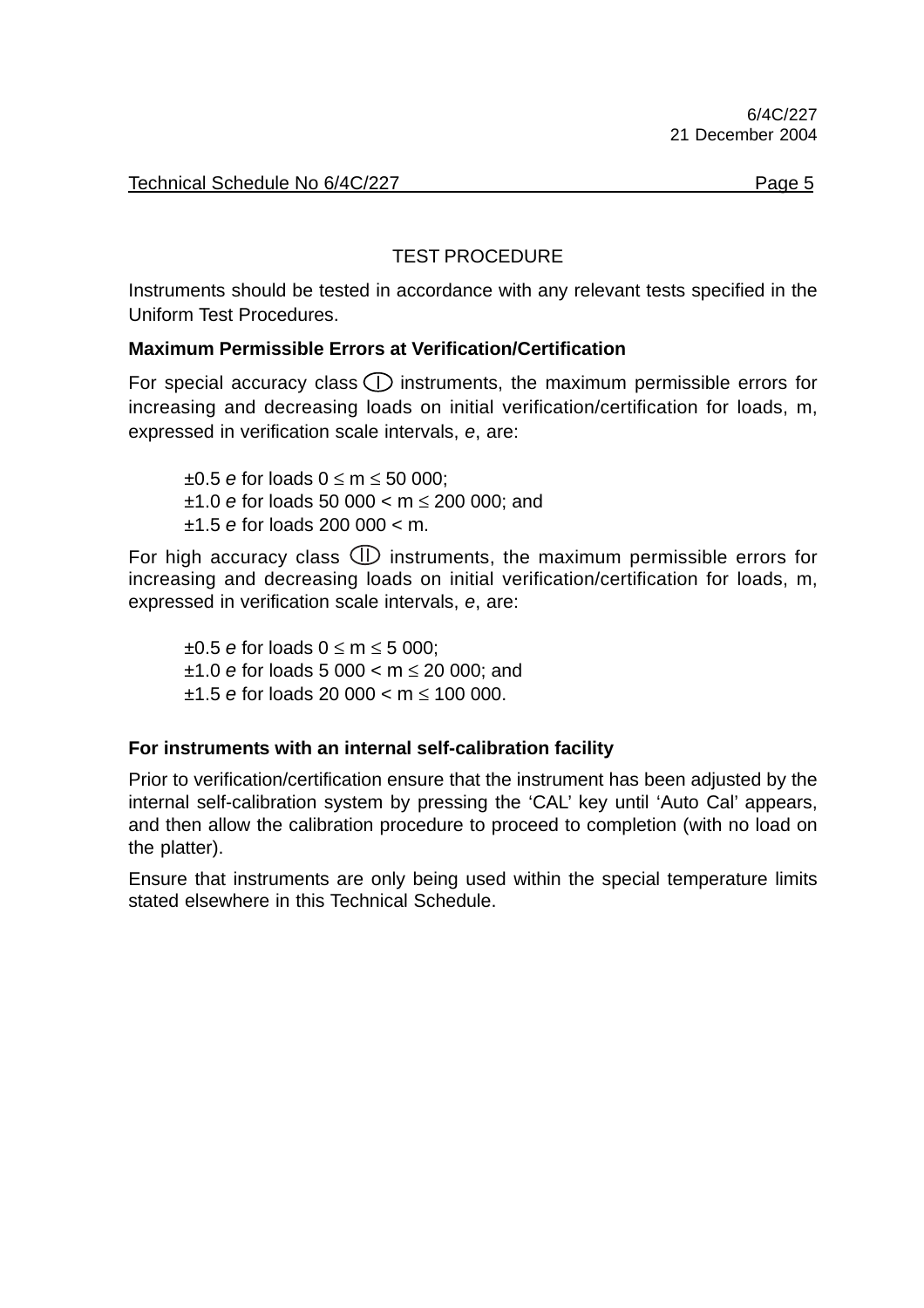#### TECHNICAL SCHEDULE No 6/4C/227

#### VARIATION No 1

Pattern: Sartorius Model GC1603S-0AU Weighing Instrument

**Submittor:** Sartorius AG Weender Landstraße 94 - 108 D-37075 Göttingen Germany

#### **1. Description of Variant 4**

Approved models of type BD BL 100 special accuracy class  $\mathbb O$  and of type BD BL 200 high accuracy class  $\times$  weighing instruments as listed in Tables 1 and 2 now known by alternative model numbers as described below. There may be cosmetic differences from the instruments shown in Figures 1 to 3.

Instruments of this variant are fitted with the 'ISO CAL' feature (automatic internal span adjustment device) described for variant 3.

- (i) Approved models of the GC…0AU series of type BD BL 100 special accuracy class  $\mathbb D$  weighing instruments as listed in Table 1 now known as models of the GCA...0CE series with the same numerical characters.
- (ii) Approved models of the CP…0AU series of type BD BL 100 special accuracy class  $\mathbb D$  weighing instruments as listed in Table 1 now known as models of the CPA...0CE series with the same numerical characters.
- (iii) Approved models of the GP…0AU series of type BD BL 200 high accuracy class  $\mathbbm{D}$  weighing instruments as listed in Table 2 now known as models of the GPA...0CE series with the same numerical characters.
	- (iv) Approved models of the CP…0AU series of type BD BL 200 high accuracy class  $\times$  weighing instruments as listed in Table 2 now known as models of the CPA...0CE series with the same numerical characters.

#### NOTIFICATION OF CHANGE

In Technical Schedule No 6/4C/227 dated 21 December 2004, the 1<sup>st</sup> line of clause **2.2 Variant 2** should be amended to read, in part:

"Certain G**P** and CP series …"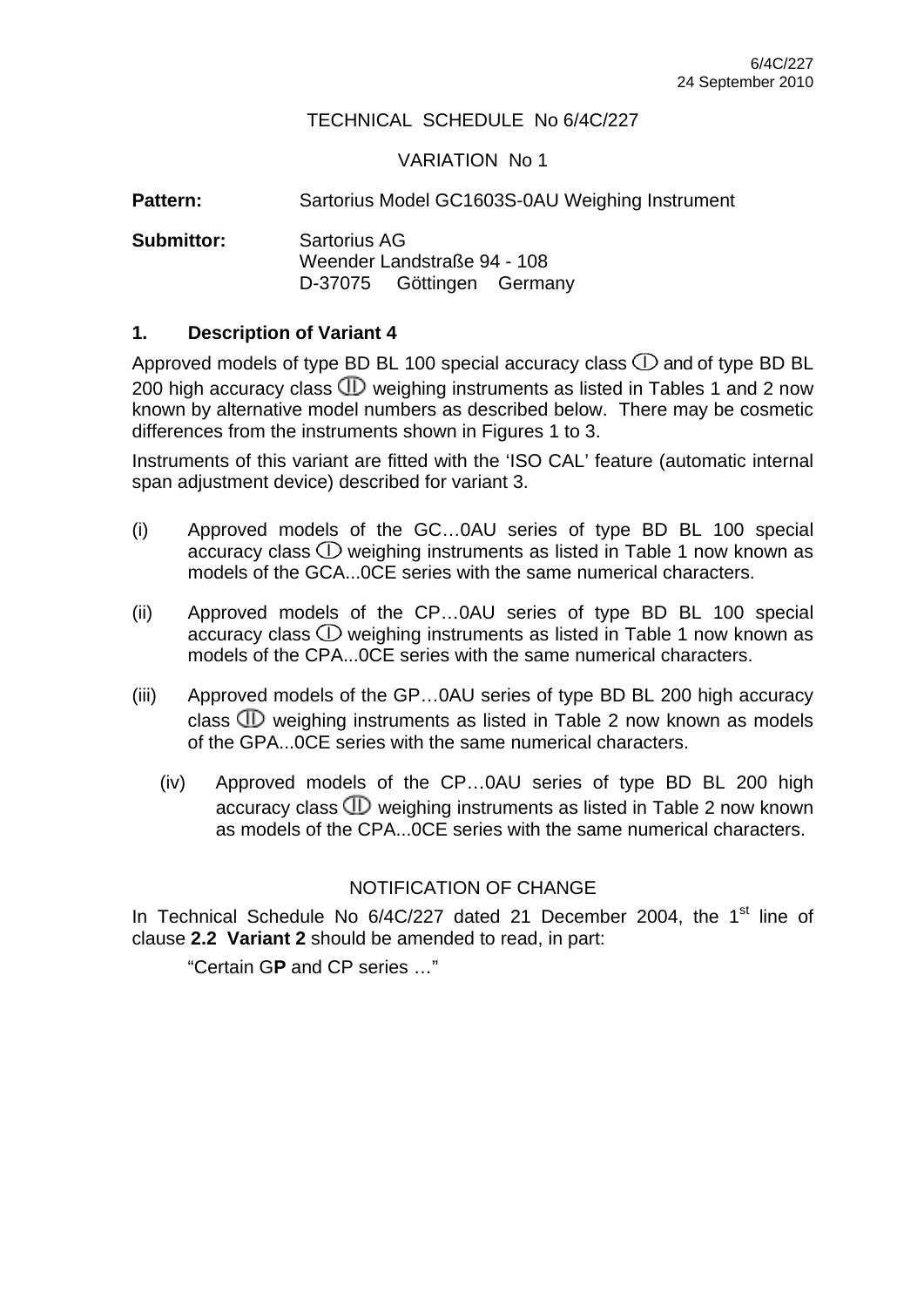6/4C/227 8 November 2005



**Australian Government** 

**National Measurement Institute** 

12 Lyonpark Road, North Ryde NSW 2113

# **Notification of Change Certificate of Approval No 6/4C/227 Change No 1**

Issued by the Chief Metrologist under Regulation 60 of the National Measurement Regulations 1999

The following changes are made to the approval documentation for the

Sartorius Model GC1603S-0AU Weighing Instrument

submitted by Sartorius AG Weender Landstraße 94 - 108 D-37075 Göttingen Germany.

In Technical Schedule No 6/4C/227 dated 21 December 2004:

- (a) Clause **1. Description of Pattern**, 2nd sentence of the 3rd paragraph; and
- (b) Clause **1.7 Descriptive Markings and Notices**, 3rd paragraph,

the text 'Instruments are not for trading direct with the public, and are so marked' should be replaced with the following:

'Instruments are not to be used for retail counter use and are so marked, with the exception of instruments used for the weighing of precious metals and precious stones provided that instruments are located such that the instrument and its display are clearly visible to both parties to the transaction.'

Signed by a person authorised by the Chief Metrologist to exercise his powers under Regulation 60 of the National Measurement Regulations 1999.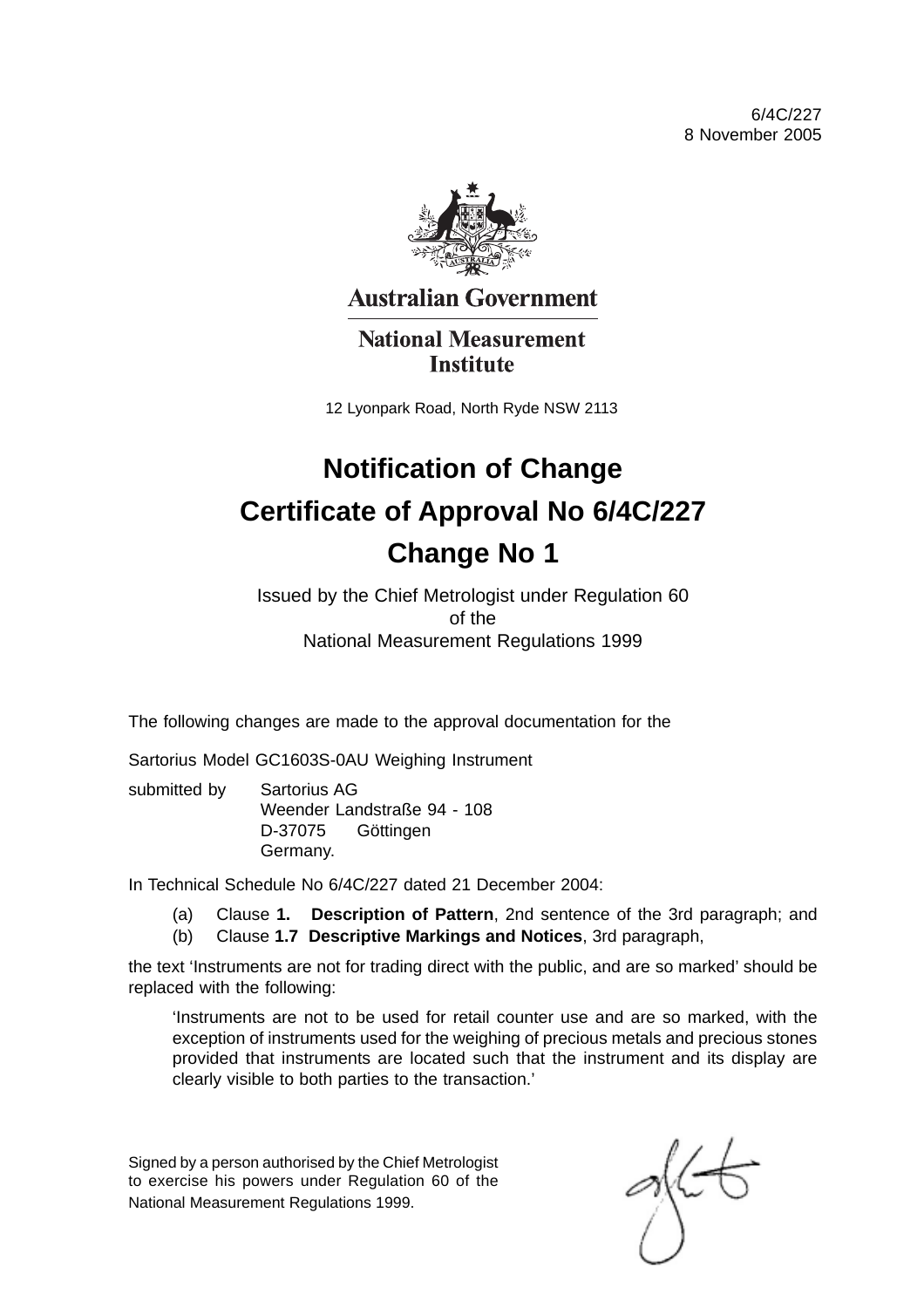

**Australian Government** 

**National Measurement Institute** Bradfield Road, West Lindfield NSW 2070

# **Notification of Change Certificate of Approval No 6/4C/227 Change No 2**

Issued by the Chief Metrologist under Regulation 60 of the *National Measurement Regulations 1999* 

The following changes are made to the approval documentation for the

Sartorius Model GC1603S-0AU Weighing Instrument

| submitted by | Sartorius AG<br>Weender Landstraße 94 - 108 |  |  |
|--------------|---------------------------------------------|--|--|
|              |                                             |  |  |

- A. In Certificate of Approval No 6/4C/227 dated 21 December 2004;
- 1. The Condition of Approval referring to the review of the approval should be amended to read:

"This approval becomes subject to review on 1 September **2014**, and then every 5 years thereafter."

2. In the DESCRIPTIVE ADVICE, the text for variant 3 (the LE series) should be amended by adding the following:

"May also be known as the CPA series.

- 3. The FILING ADVICE should be amended by adding the following: "Notification of Change No 1 dated 8 November 2005 Notification of Change No 2 dated 15 April 2009"
- B. In Technical Schedule dated 6/4C/227 dated 21 December 2004, the 1<sup>st</sup> paragraph of clause **2.3 Variant 3** should be amended by adding the following:

 "Approved models of the LE...0AU series as listed in Tables 1 and 2 may alternatively be known as models of the CPA...0CE series with the same numerical characters, e.g. the model LE244S-0AU may be known as the model CPA244S-0CE. There may be cosmetic differences between the LE and CPA series instruments."

Signed by a person authorised by the Chief Metrologist to exercise his powers under Regulation 60 of the *National Measurement Regulations 1999*.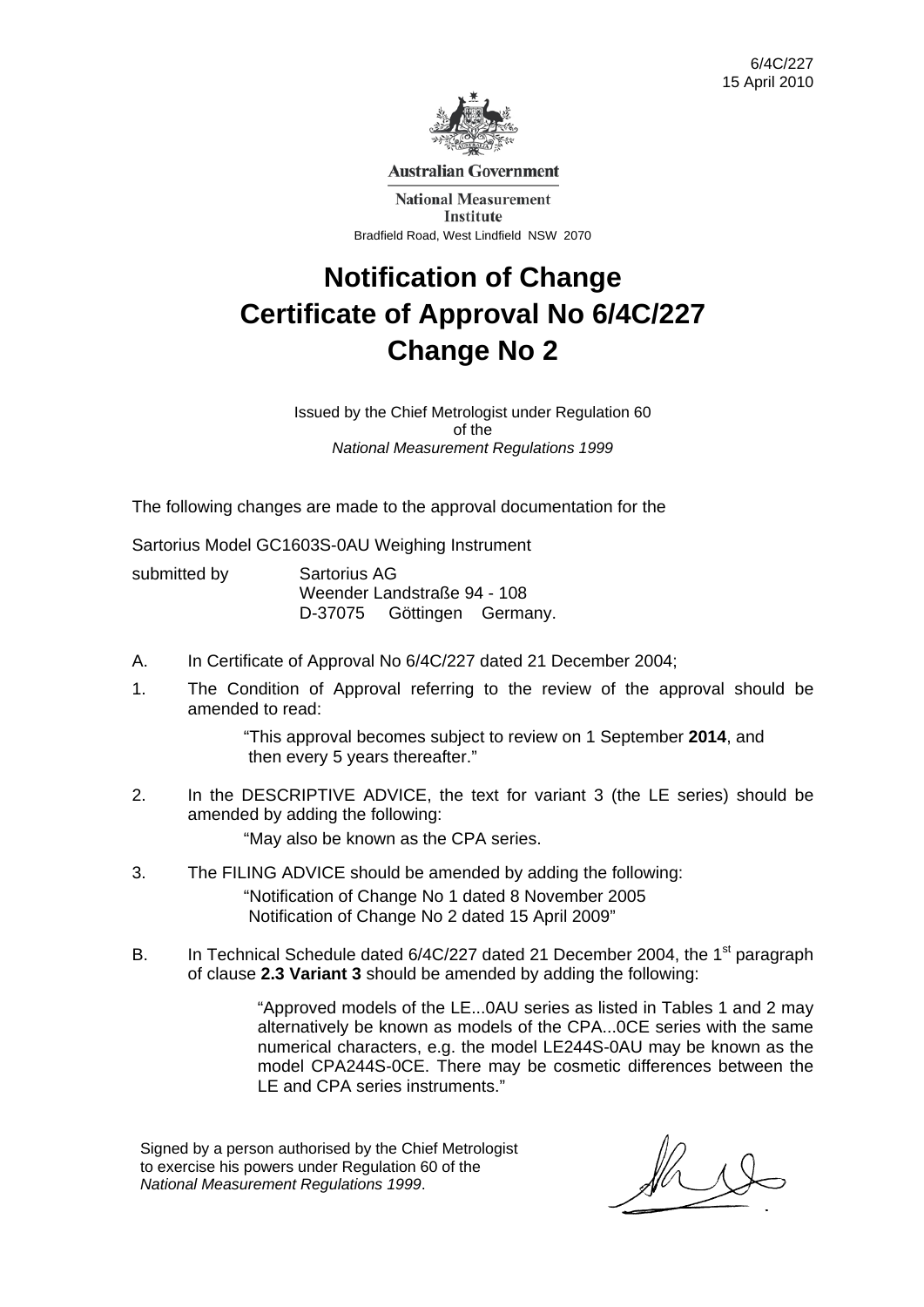FIGURE 6/4C/227 – 1



Sartorius Model GC1603S-0AU Weighing Instrument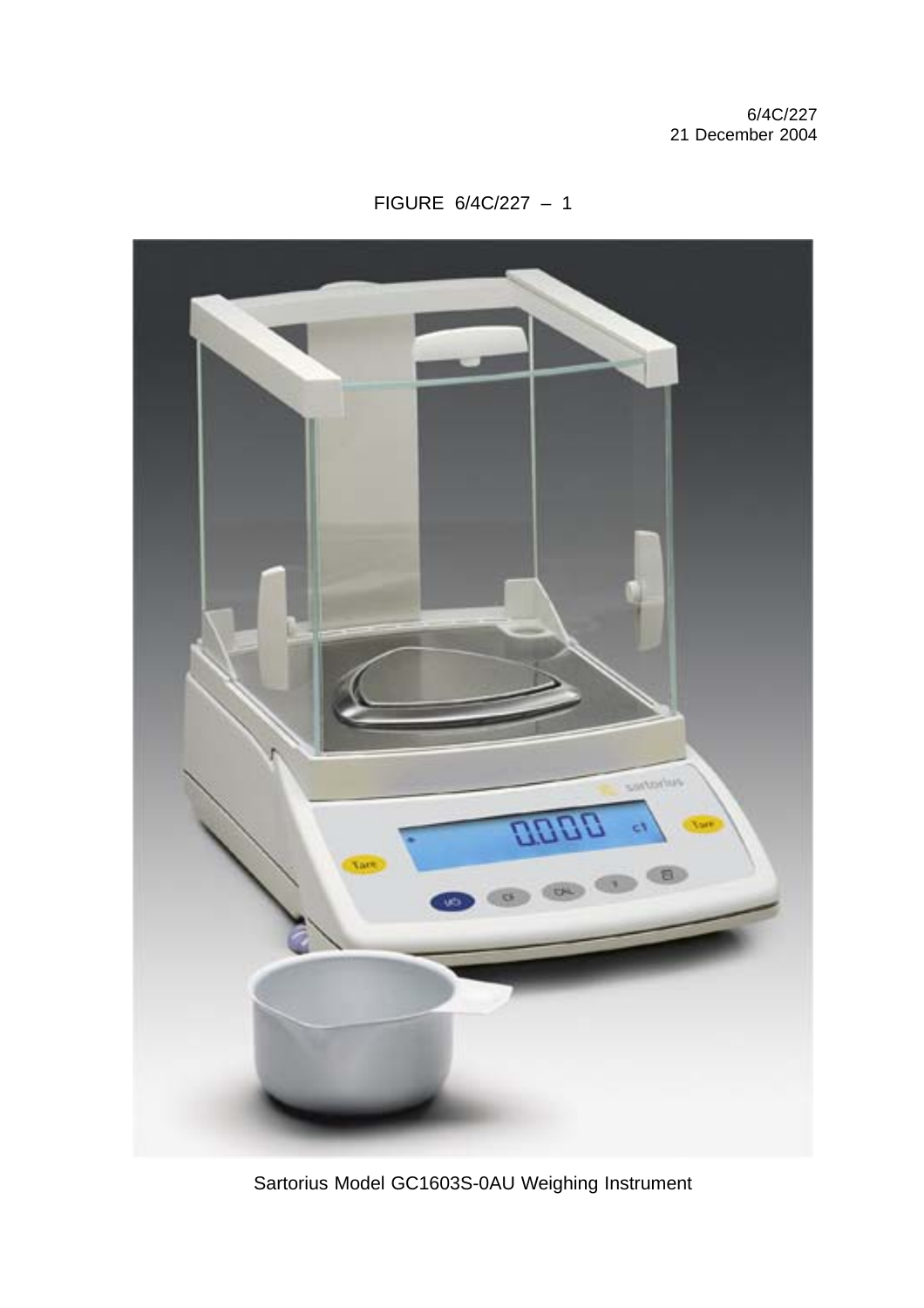# FIGURE 6/4C/227 – 2



Typical Sartorius CP Weighing Instrument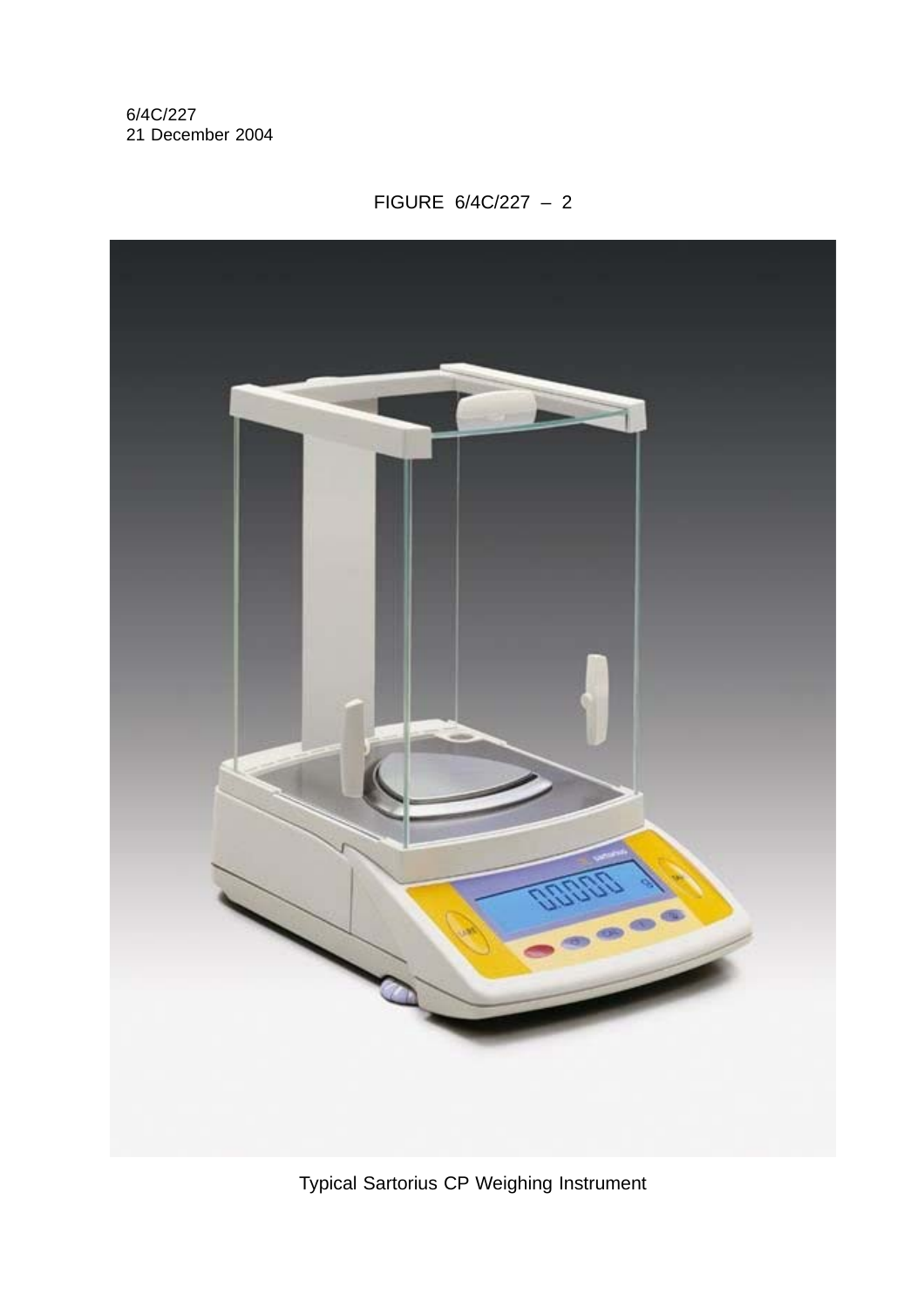# FIGURE 6/4C/227 – 3



Typical Sartorius GP Weighing Instrument